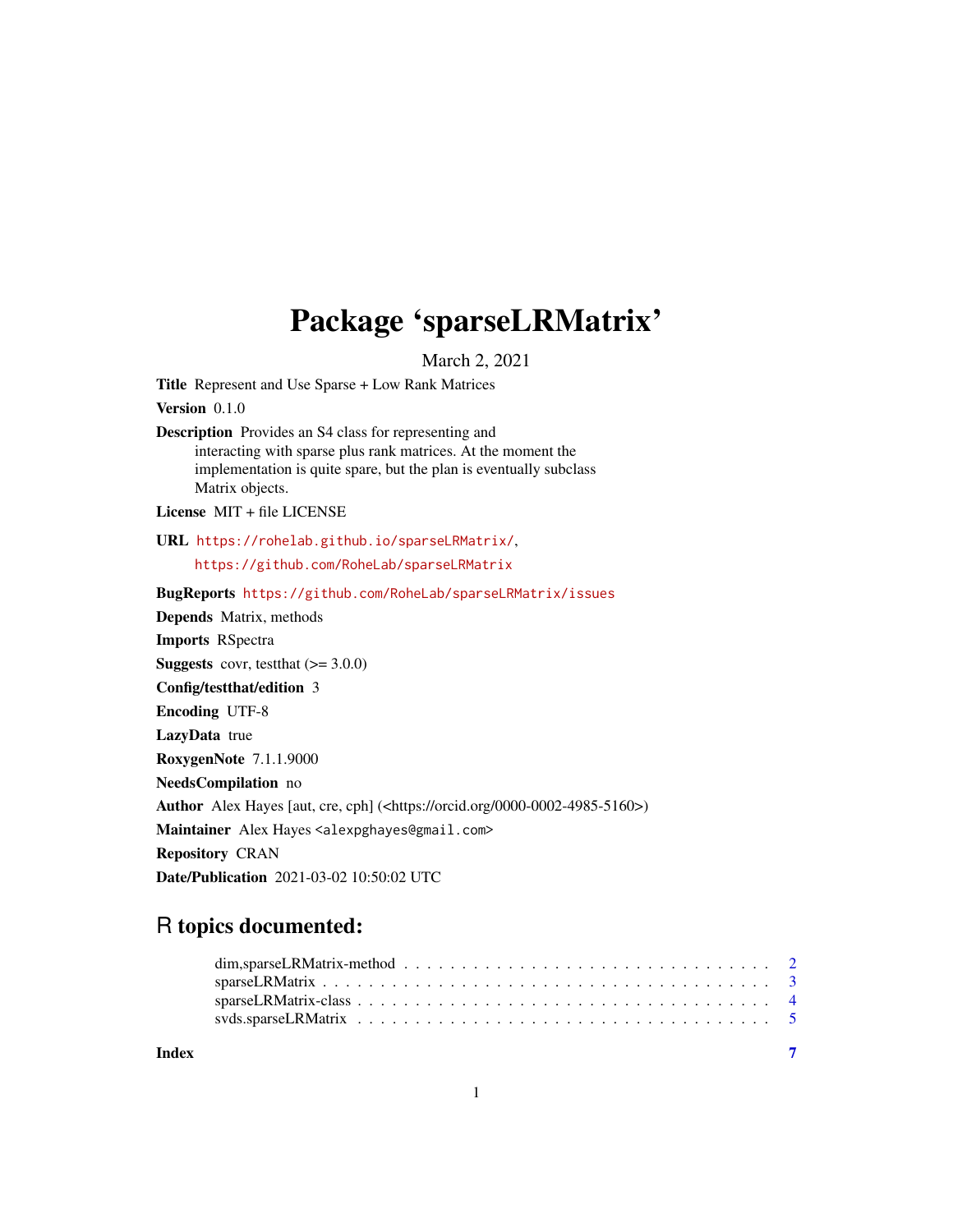<span id="page-1-0"></span>dim,sparseLRMatrix-method

*Check the dimension of a sparseLRMatrix*

#### Description

Check the dimension of a sparseLRMatrix

#### Usage

```
## S4 method for signature 'sparseLRMatrix'
dim(x)
```
#### Arguments

x A [sparseLRMatrix](#page-3-1) object.

#### Value

Dimension of x.

#### Examples

```
set.seed(528491)
n <- 50
m < -40k \le -3A <- rsparsematrix(n, m, 0.1)
U \leq Matrix(rnorm(n * k), nrow = n, ncol = k)V \leq Matrix(rnorm(m * k), nrow = m, ncol = k)# construct the matrix, which represents A + U %*% t(V)
X \leq - sparseLRMatrix(sparse = A, U = U, V = V)
dim(X)
s \leftarrow s \vee s(X, 5) # efficient
```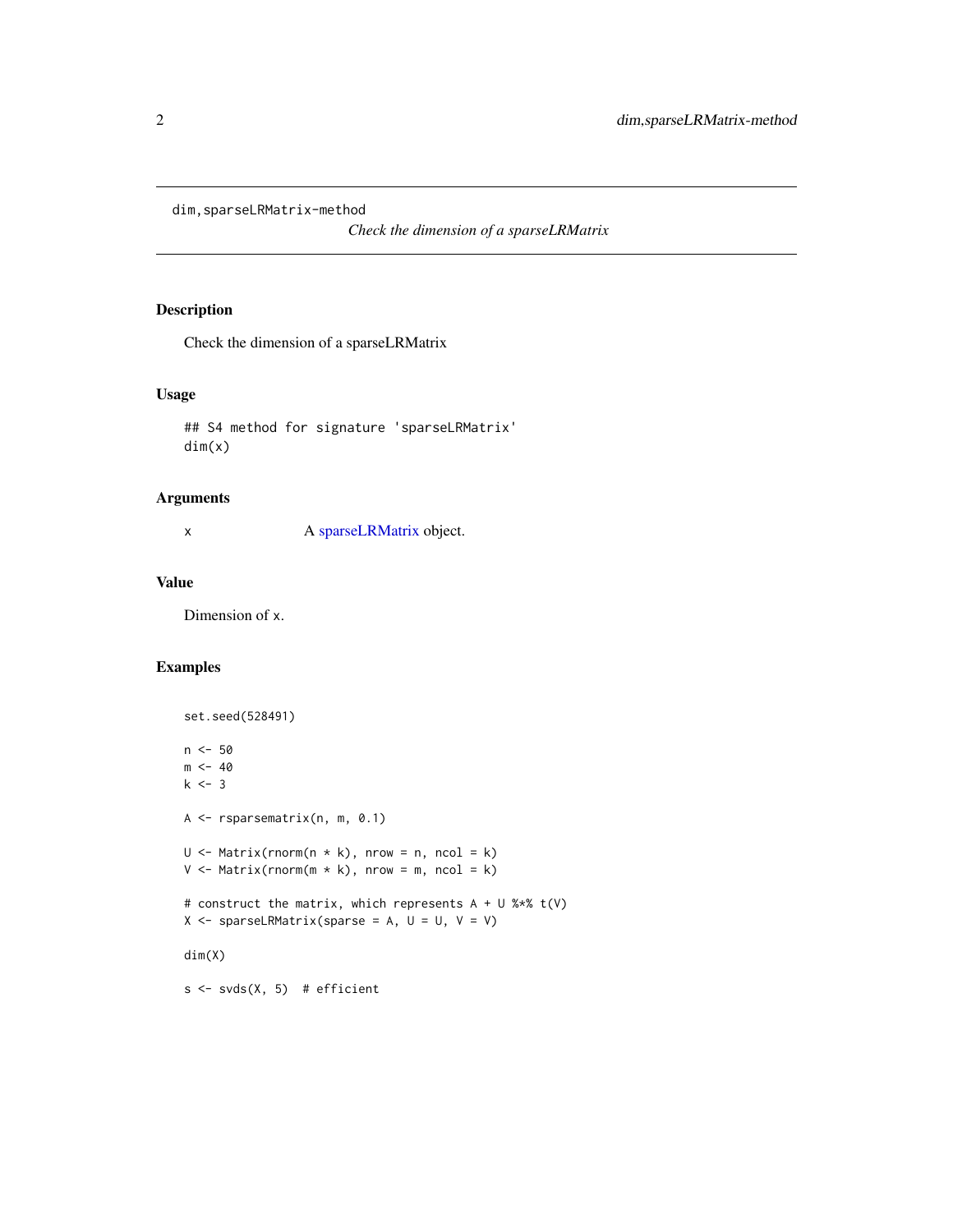<span id="page-2-0"></span>sparseLRMatrix *Create a sparse plus low rank matrix*

### Description

Create a sparse plus low rank matrix

#### Usage

sparseLRMatrix(sparse, U, V)

#### Arguments

| sparse       | sparseMatrix. |
|--------------|---------------|
| -11          | Matrix.       |
| $\mathsf{V}$ | Matrix.       |

#### Value

A [sparseLRMatrix](#page-3-1) S4 object.

#### Examples

```
set.seed(528491)
n < -50m < -40k \le -3A <- rsparsematrix(n, m, 0.1)
U \le - Matrix(rnorm(n * k), nrow = n, ncol = k)
V \leq Matrix Matrix(rnorm(m * k), nrow = m, ncol = k)
# construct the matrix, which represents A + U %*% t(V)
X \leq - sparseLRMatrix(sparse = A, U = U, V = V)
dim(X)
s \leftarrow s \vee s(X, 5) # efficient
```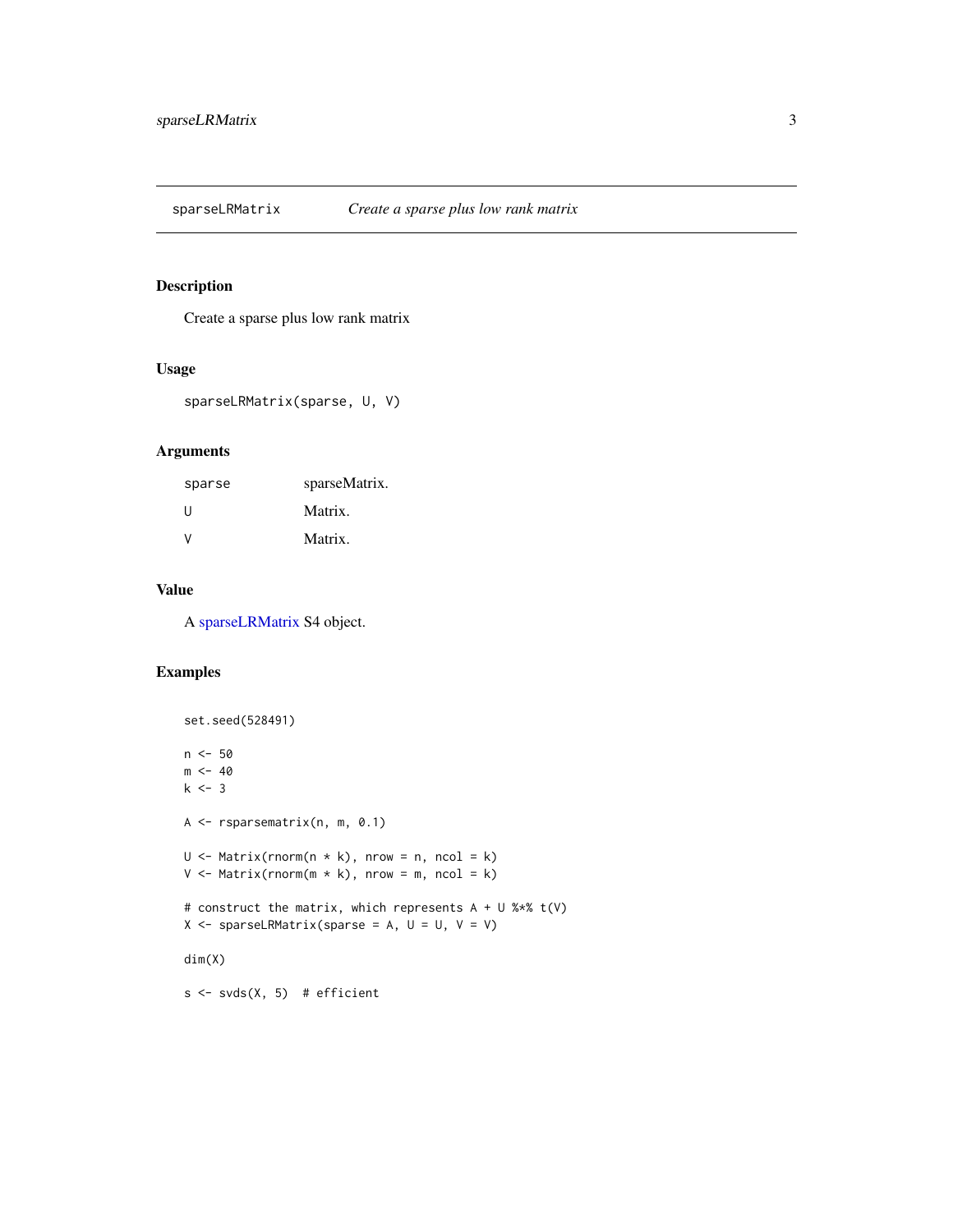<span id="page-3-1"></span><span id="page-3-0"></span>sparseLRMatrix-class *Sparse plus low rank matrix*

#### Description

Eventually this class will subclass Matrix objects, but for now this is a basic implementation that essentially only supports singular value decomposition.

#### Details

To learn more about S4 classes, please see <https://adv-r.hadley.nz/s4.html>.

#### **Slots**

sparse sparseMatrix.

U Matrix.

V Matrix.

#### Examples

```
set.seed(528491)
n <- 50
m < -40k \le -3A <- rsparsematrix(n, m, 0.1)
U \le - Matrix(rnorm(n * k), nrow = n, ncol = k)
V \le - Matrix(rnorm(m * k), nrow = m, ncol = k)
# construct the matrix, which represents A + U %*% t(V)
X \leq - sparseLRMatrix(sparse = A, U = U, V = V)
dim(X)
s \leftarrow s \vee s(X, 5) # efficient
```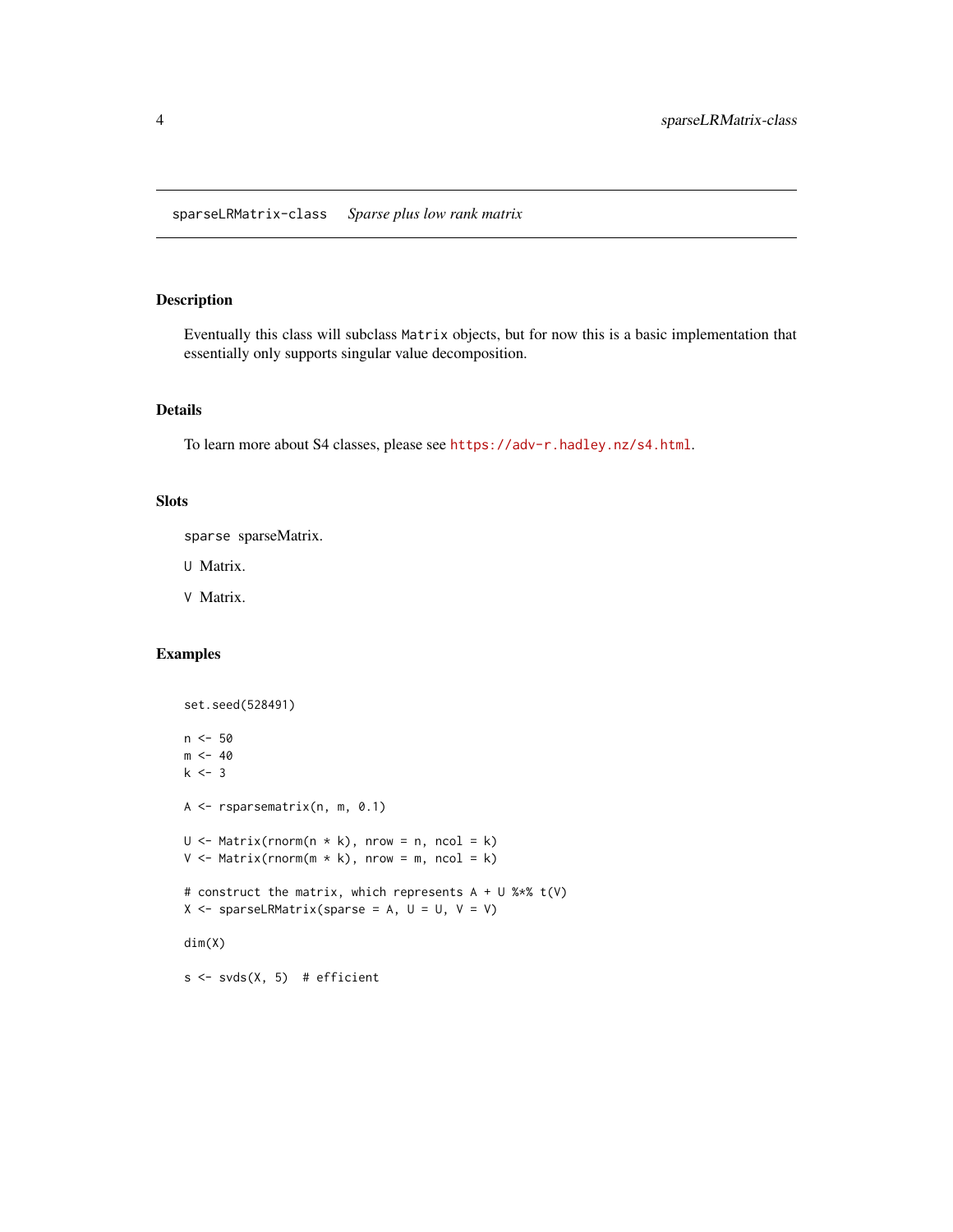<span id="page-4-0"></span>svds.sparseLRMatrix *Truncated singular value decomposition of a matrix*

#### Description

A thin wrapper around [RSpectra::svds\(\)](#page-0-0), please see more detailed documentation there. In particular, this function leverages the function interface.

#### Usage

## S3 method for class 'sparseLRMatrix'  $s\nu ds(A, k, nu = k, nv = k, opts = list(), ...)$ 

#### Arguments

| A    | Matrix to decompose.                          |
|------|-----------------------------------------------|
| k    | Number of singular values to estimate.        |
| nu   | Number of left singular vectors to estimate.  |
| nv   | Number of right singular vectors to estimate. |
| opts | Passed to RSpectra::svds().                   |
|      | Passed to RSpectra::svds().                   |

#### Value

A list with the following components:

| d            | A vector of the computed singular values.                                                                    |
|--------------|--------------------------------------------------------------------------------------------------------------|
| u            | An m by nu matrix whose columns contain the left singular vectors. If $nu == 0$ ,<br>NULL will be returned.  |
| $\mathsf{V}$ | An n by nv matrix whose columns contain the right singular vectors. If nv $== 0$ ,<br>NULL will be returned. |
| nconv        | Number of converged singular values.                                                                         |
| niter        | Number of iterations used.                                                                                   |
| nops         | Number of matrix-vector multiplications used.                                                                |

#### Examples

set.seed(528491)

n <- 50  $m < -40$  $k \le -3$ 

A <- rsparsematrix(n, m, 0.1)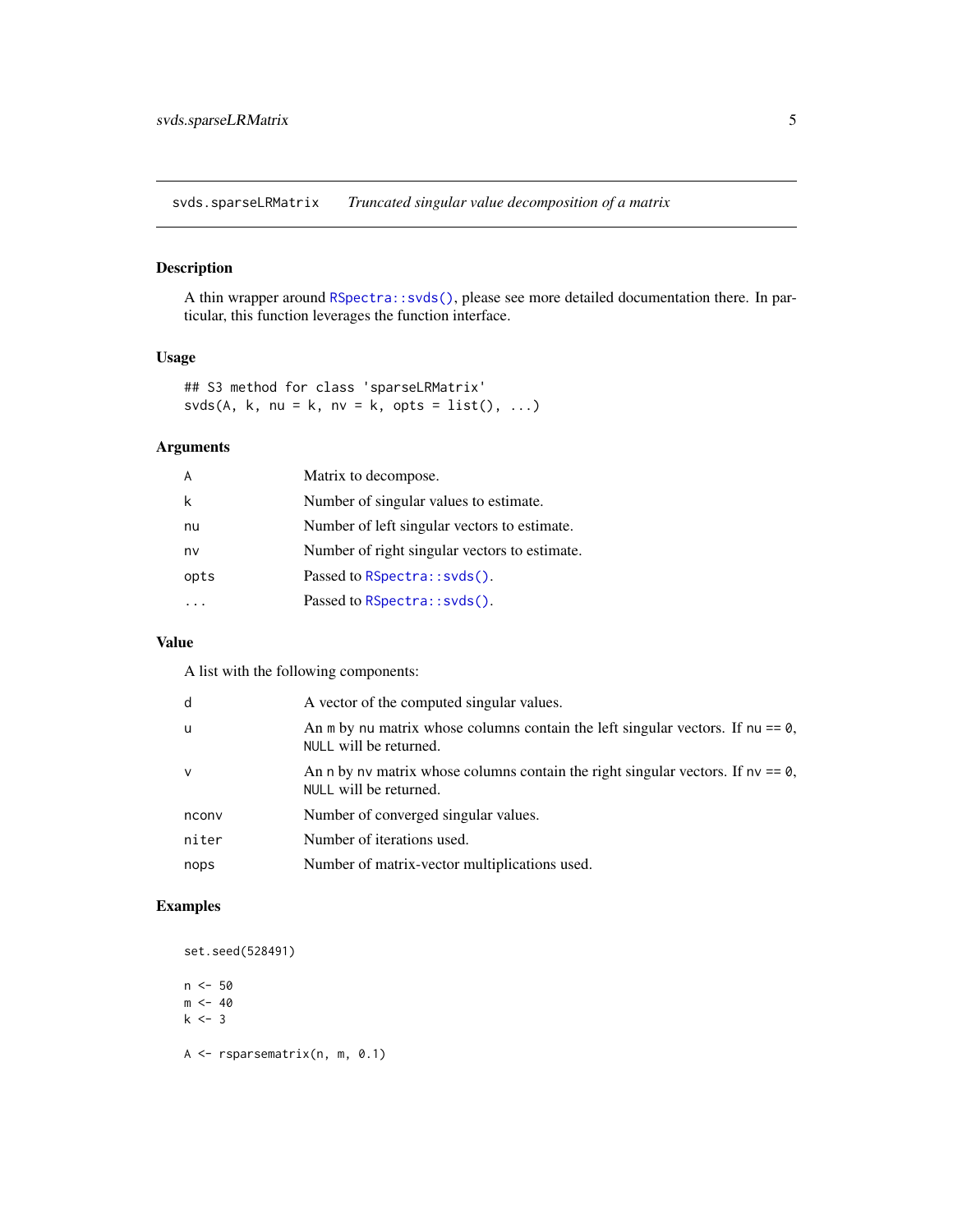$U \le$  Matrix(rnorm(n \* k), nrow = n, ncol = k)  $V \leq Matrix$  Matrix(rnorm(m  $*$  k), nrow = m, ncol = k)  $X \leq -$  sparseLRMatrix(sparse = A, U = U, V = V) svds(X, 5)